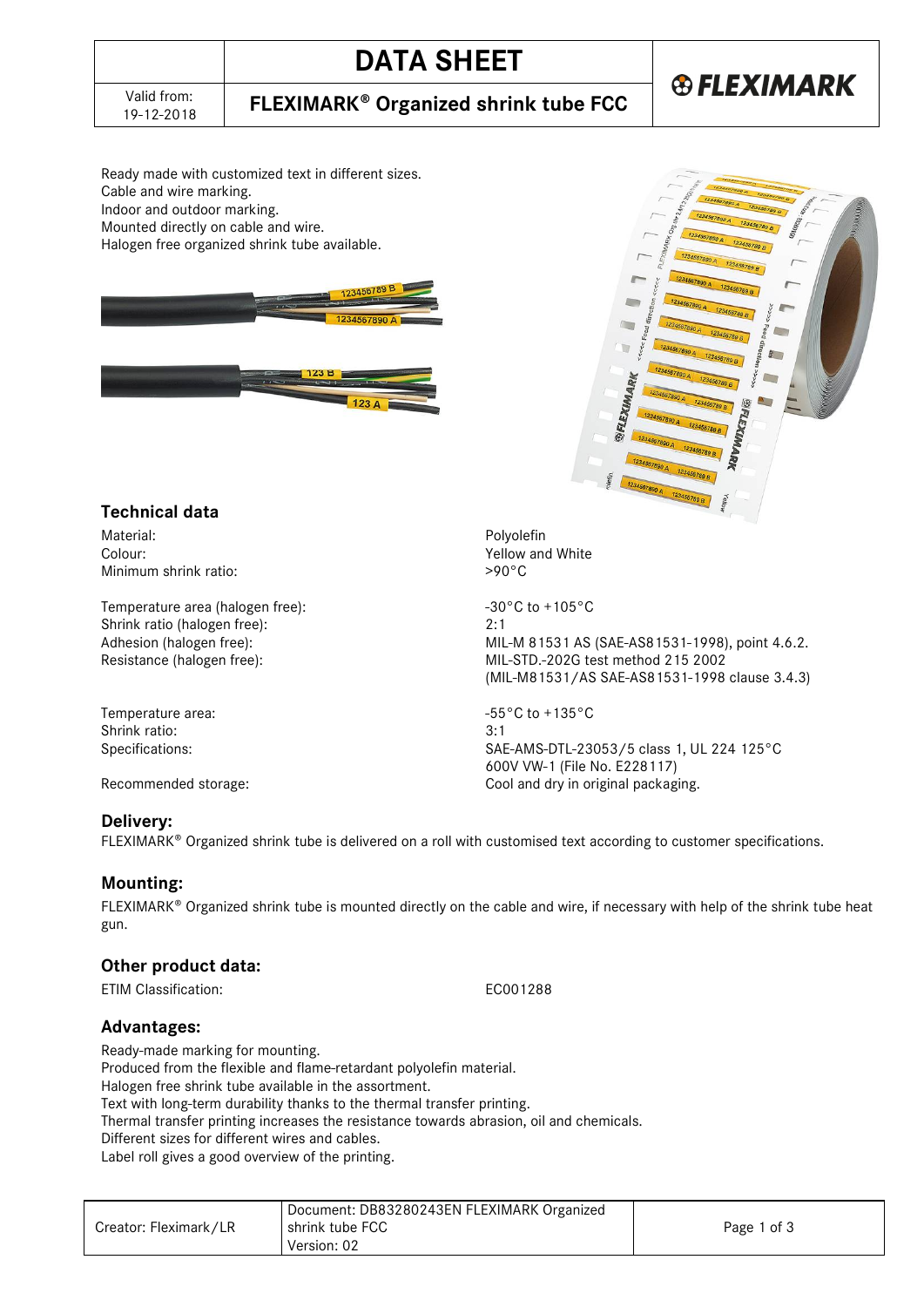19-12-2018 **FLEXIMARK Organized shrink tube FCC**

**unit Unit**

### **Product data:**

 $\mathsf{r}$ 

|          | Halogen free organized shrink tube |        |                                    |                |                   |  |
|----------|------------------------------------|--------|------------------------------------|----------------|-------------------|--|
| Art. no. | Article type                       | Colour | Size before / after<br>shrink (mm) | Length<br>(mm) | Packaging<br>unit |  |
| 83280249 | FCC O.shr 2.4/1.2-12.5 0-hal YE    | Yellow | 2.4/0.8                            | 12.5           |                   |  |
| 83280250 | FCC O.shr 3.2/1.6-12.5 0-hal YE    | Yellow | 3.2/1.0                            | 12.5           |                   |  |
| 83280251 | FCC O.shr 4.8/2.4-12.5 0-hal YE    | Yellow | 4.8/1.6                            | 12.5           |                   |  |
| 83250252 | FCC O.shr 2.4/1.2-16.6 0-hal YE    | Yellow | 2.4/0.8                            | 16.6           |                   |  |
| 83250253 | FCC O.shr 3.2/1.6-16.6 0-hal YE    | Yellow | 3.2/1.0                            | 16.6           |                   |  |
| 83250254 | FCC O.shr 4.8/2.4-16.6 0-hal YE    | Yellow | 4.8/1.6                            | 16.6           |                   |  |
|          |                                    |        |                                    |                |                   |  |

| <u>UULUULUU</u> | $1 \cup C$ 0.3 $11 \cup 2.2$ / $1.0$ - 10.0 0 - 11 at TL | <b>I CIIUW</b> | 0.271.0 | 10.0 |  |
|-----------------|----------------------------------------------------------|----------------|---------|------|--|
| 83250254        | FCC O.shr 4.8/2.4-16.6 0-hal YE                          | Yellow         | 4.8/1.6 | 16.6 |  |
| 83255385        | FCC 0.shr 2.4/2.4-25 0-HAL YE                            | Yellow         | 2.4/1.2 | 25.0 |  |
| 83255386        | FCC 0.shr 3.2x1.6-25 0-HAL YE                            | Yellow         | 3.2/1.6 | 25.0 |  |
|                 |                                                          |                |         |      |  |
| 83255388        | FCC 0.shr 2.4x12.5 0-HAL WH                              | White          | 2.4/1.2 | 12.5 |  |
| 83255391        | FCC 0.shr 3.2x12.5 0-HAL WH                              | White          | 3.2/1.6 | 12.5 |  |
| 83255394        | FCC 0.shr 4.8x12.5 0-HAL WH                              | White          | 4.8/2.4 | 12.5 |  |
| 83255389        | FCC 0.shr 2.4x16.6 0-HAL WH                              | White          | 2.4/1.2 | 16.6 |  |
| 83255392        | FCC 0.shr 3.2x16.6 0-HAL WH                              | White          | 3.2/1.6 | 16.6 |  |
| 83255395        | FCC 0.shr 4.8x16.6 0-HAL WH                              | White          | 4.8/2.4 | 16.6 |  |
| 83255390        | FCC 0.shr 2.4x25 0-HAL WH                                | White          | 2.4/1.2 | 25.0 |  |
| 83255393        | FCC 0.shr 3.2x25 0-HAL WH                                | White          | 3.2/1.6 | 25.0 |  |

| Organized shrink tube |                            |        |                                  |                |                   |      |
|-----------------------|----------------------------|--------|----------------------------------|----------------|-------------------|------|
| Art. no.              | Article type               | Colour | Size before/after<br>shrink (mm) | Length<br>(mm) | Packaging<br>unit | Unit |
| 83280243              | FCC O.shr 2.4/0.8-12.5 YE  | Yellow | 2.4/0.8                          | 12.5           |                   |      |
| 83280244              | FCC O.shr 3.2/1.0-12.5 YE  | Yellow | 3.2/1.0                          | 12.5           |                   |      |
| 83280245              | FCC O.shr 4.8/1.6-12.5 YE  | Yellow | 4.8/1.6                          | 12.5           |                   |      |
| 83280246              | FCC 0.shr 2.4/0.8-16.6 YE  | Yellow | 2.4/0.8                          | 16.6           |                   |      |
| 83280247              | FCC O.shr 3.2/1.0-16.6 YE  | Yellow | 3.2/1.0                          | 16.6           |                   |      |
| 83280248              | FCC O.shr. 4.8/1.6-16.6 YE | Yellow | 4.8/1.6                          | 16.6           |                   |      |
| 83255373              | FCC O.shr 2.4x25 YE        | Yellow | 2.4/1.2                          | 25.0           |                   |      |
| 83255374              | FCC 0.shr 3.2x25 YE        | Yellow | 3.2/1.6                          | 25.0           |                   |      |
| 83255375              | FCC O.shr 4.8x25 YE        | Yellow | 4.8/2.4                          | 25.0           |                   |      |
|                       |                            |        |                                  |                |                   |      |
| 83255376              | FCC 0.shr 2.4x12.5 WH      | White  | 2.4/1.2                          | 12.5           |                   |      |
| 83255379              | FCC 0.shr 3.2x12.5 WH      | White  | 3.2/1.6                          | 12.5           |                   |      |
| 83255382              | FCC 0.shr 4.8x12.5 WH      | White  | 4.8/2.4                          | 12.5           |                   |      |
| 83255377              | FCC 0.shr 2.4x16.6 WH      | White  | 3.2/1.6                          | 16.6           |                   |      |
| 83255380              | FCC 0.shr 3.2x16.6 WH      | White  | 3.2/1.6                          | 16.6           |                   |      |
| 83255383              | FCC 0.shr 4.8x16.6 WH      | White  | 4.8/2.4                          | 16.6           |                   |      |
| 83255378              | FCC 0.shr 2.4x25 WH        | White  | 4.8/2.4                          | 25.0           |                   |      |
| 83255381              | FCC O.shr 3.2x25 WH        | White  | 3.2/1.6                          | 25.0           |                   |      |
| 83255384              | FCC 0.shr 4.8x25 WH        | White  | 4.8/2.4                          | 25.0           |                   |      |

|                       | Document: DB83280243EN FLEXIMARK Organized |             |
|-----------------------|--------------------------------------------|-------------|
| Creator: Fleximark/LR | l shrink tube FCC                          | Page 2 of 3 |
|                       | Version: 02                                |             |